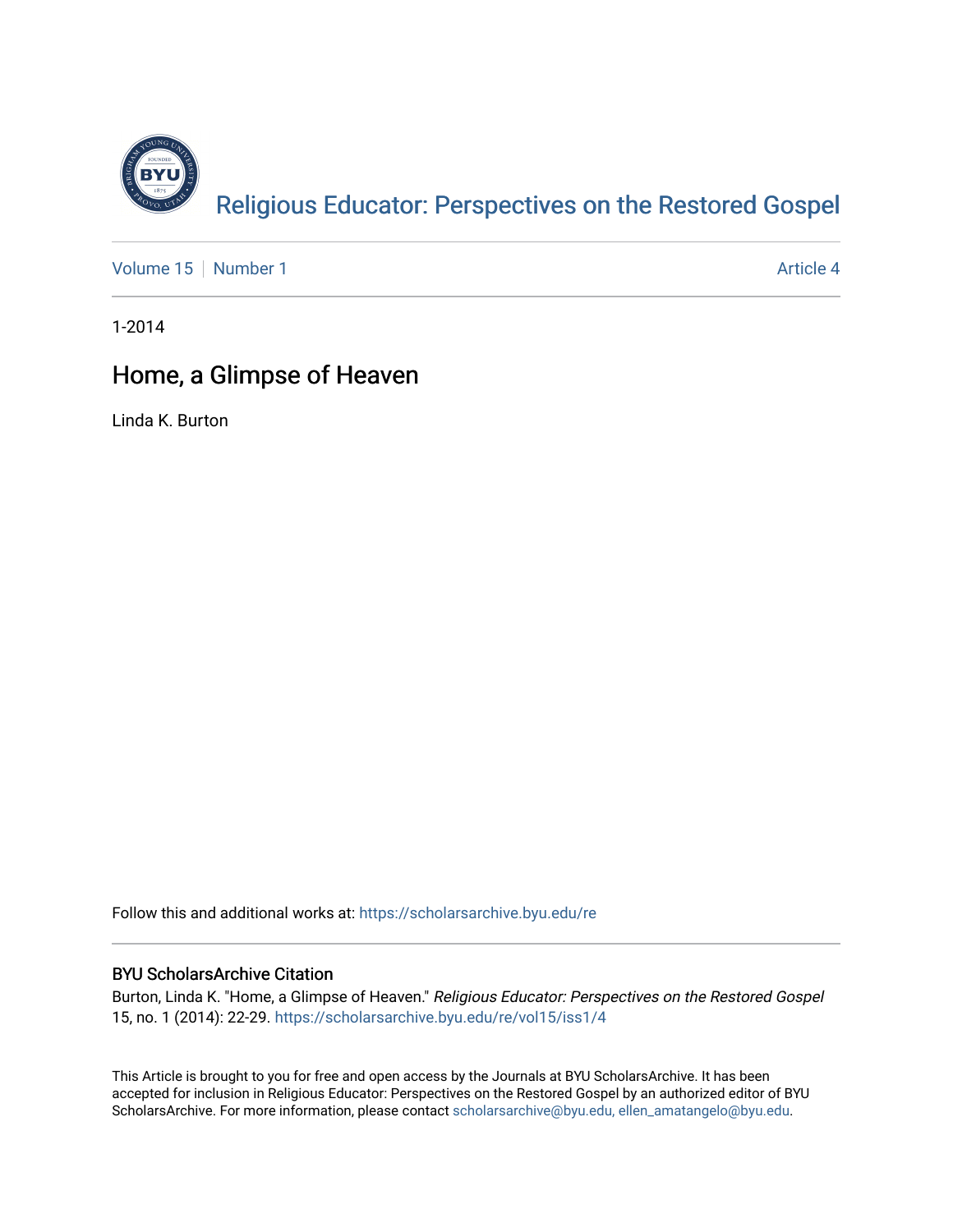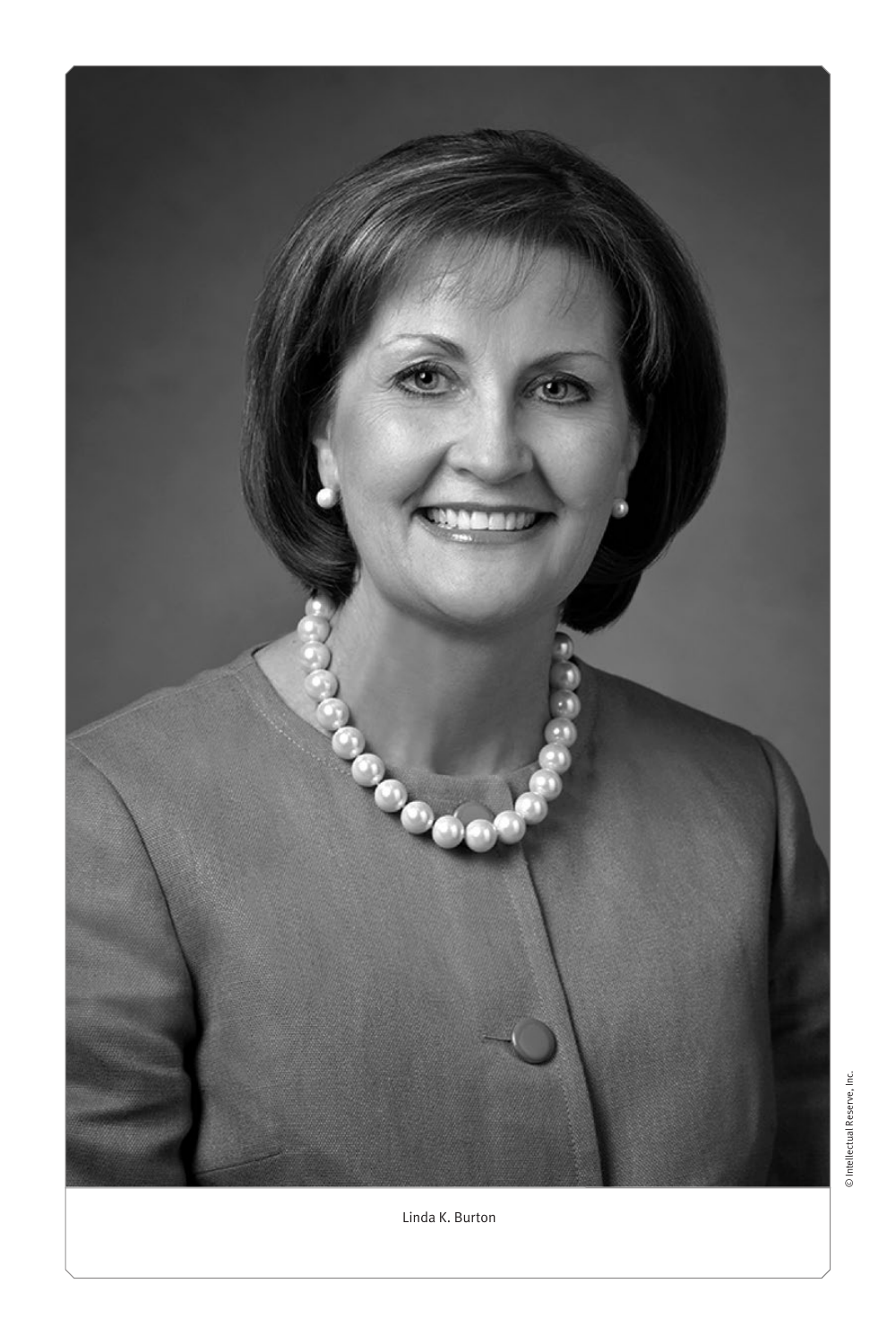# *Home, a Glimpse of Heaven*

linda k. burton

Linda K. Burton is Relief Society general president.

*From a Seminaries and Institutes of Religion satellite broadcast on August 6, 2013.*

I serve as a member of the CES executive committee and board. I love and admire those whom I serve with and testify they are men and women of God. I express my deep love and gratitude to you too. Some among you have taught our children or grandchildren in seminary or institute. And others of you may yet teach our twenty-three grandchildren. Like John, we "have no greater joy than to hear that [our] children [and grandchildren] walk in truth" (3 John 1:4). Thank you for what you have done and will do to help our posterity walk in truth!

About three years ago, I was called to serve as an early-morning seminary teacher for a brief two months before I was called to another assignment. I gained a profound appreciation for what you do to bless the lives of Heavenly Father's beloved sons and daughters, and I thank my Heavenly Father for you. I also thank Him for the support of my beloved husband as I taught seminary. He went with me each morning to set up tables and chairs and did much, much more. After class each day, he thoughtfully called to see how things had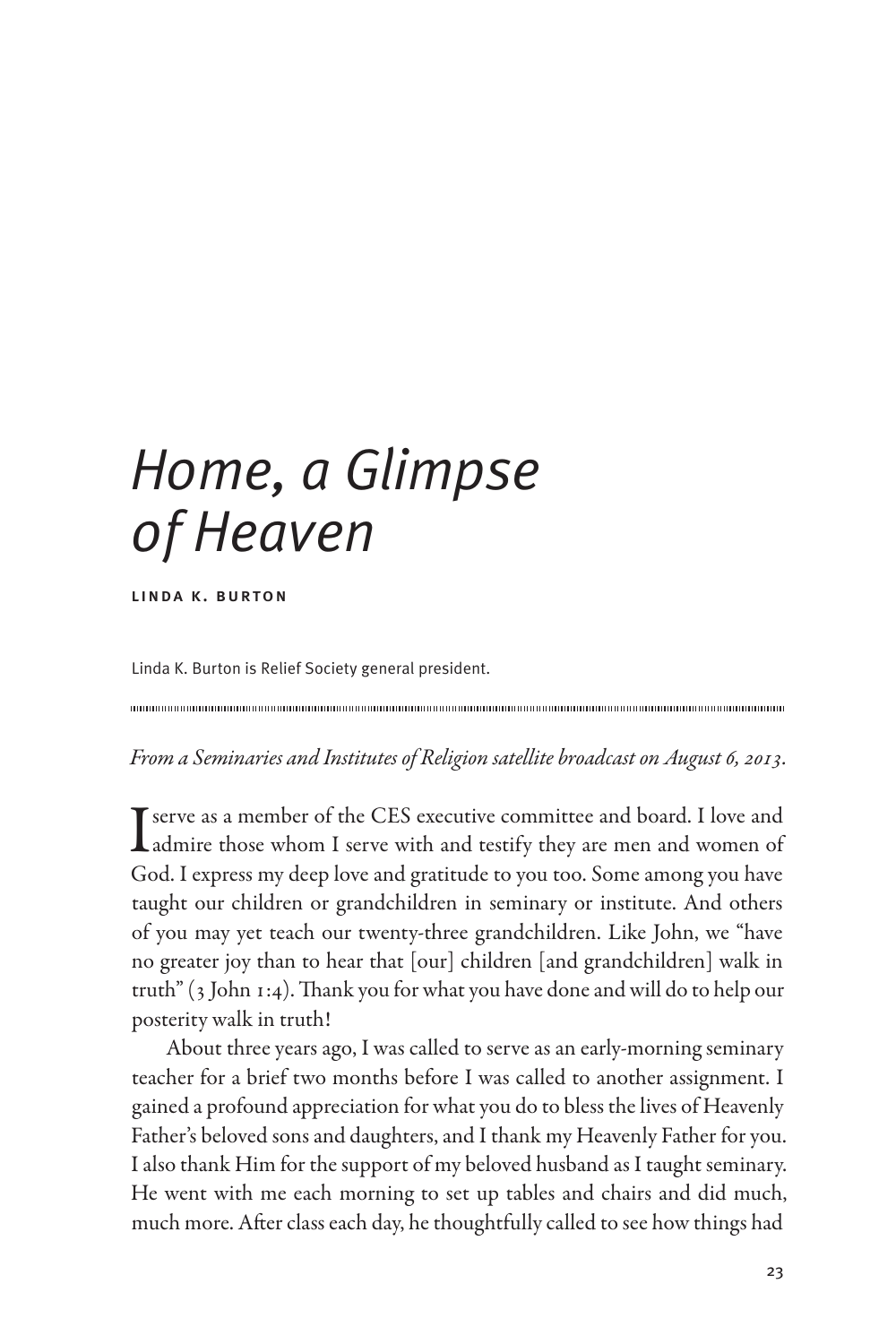gone. He shared in the joys, the frustrations, the challenges, and the entirety of the experience. He was and continues to be my cherished companion and my best cheerleader.

To the spouses, thank you for the sacrifices you make and the service you give, both seen and unseen. It takes both husband and wife, working together as a team, in order to bless the youth of the Church. You may sometimes feel invisible as you serve and sacrifice behind the scenes, but our Father in Heaven knows and loves you for what you are doing with great faith within the walls of your own home. You can depend on his promise that what you do in secret will be rewarded openly by Him (see Matthew 6:6).

As a member of the board, I would like to say just a word or two about a sensitive subject. Because we believe in and place great emphasis on the importance of the family in the Church, it could be tempting to think that working in seminary or institute ought to be a little more "family friendly." With a little planning and thoughtful counseling together, it would be rare that we would ever have to choose between our families and our work. It is not an either-or proposition.

Your consistency and professionalism in being where you have committed to be shows the Lord he can trust you to bless his children when they are most open and ready to learn. What if the teacher wasn't there on the particular day that a student really needed a special experience? Your consistency blesses those you teach now as well as the Church in the future because, as we all know, those you teach will become the future leaders and teachers of the Church.

A few years ago, in two separate worldwide leadership trainings, President Gordon B. Hinckley emphasized the importance of being a good employee. He said, "Do not neglect your employer or take advantage of him. Give him full measure for the compensation he provides you."1

Brothers and sisters, I invite you to commit to abide by this prophetic counsel. As you do so, I promise the Lord will bless you and your family and the students you teach. Be worthy of the prayers offered by members of the Church who are praying for the youth and those who lead and teach them that would be you.

As I share a few thoughts, I pray the Holy Ghost will bless each of us to see the critical role each has in this seminary and institute work whose purpose is "to help youth . . . understand and rely on the teachings and Atonement of Jesus Christ, qualify for the blessings of the temple, and prepare themselves, their families, and others for eternal life."2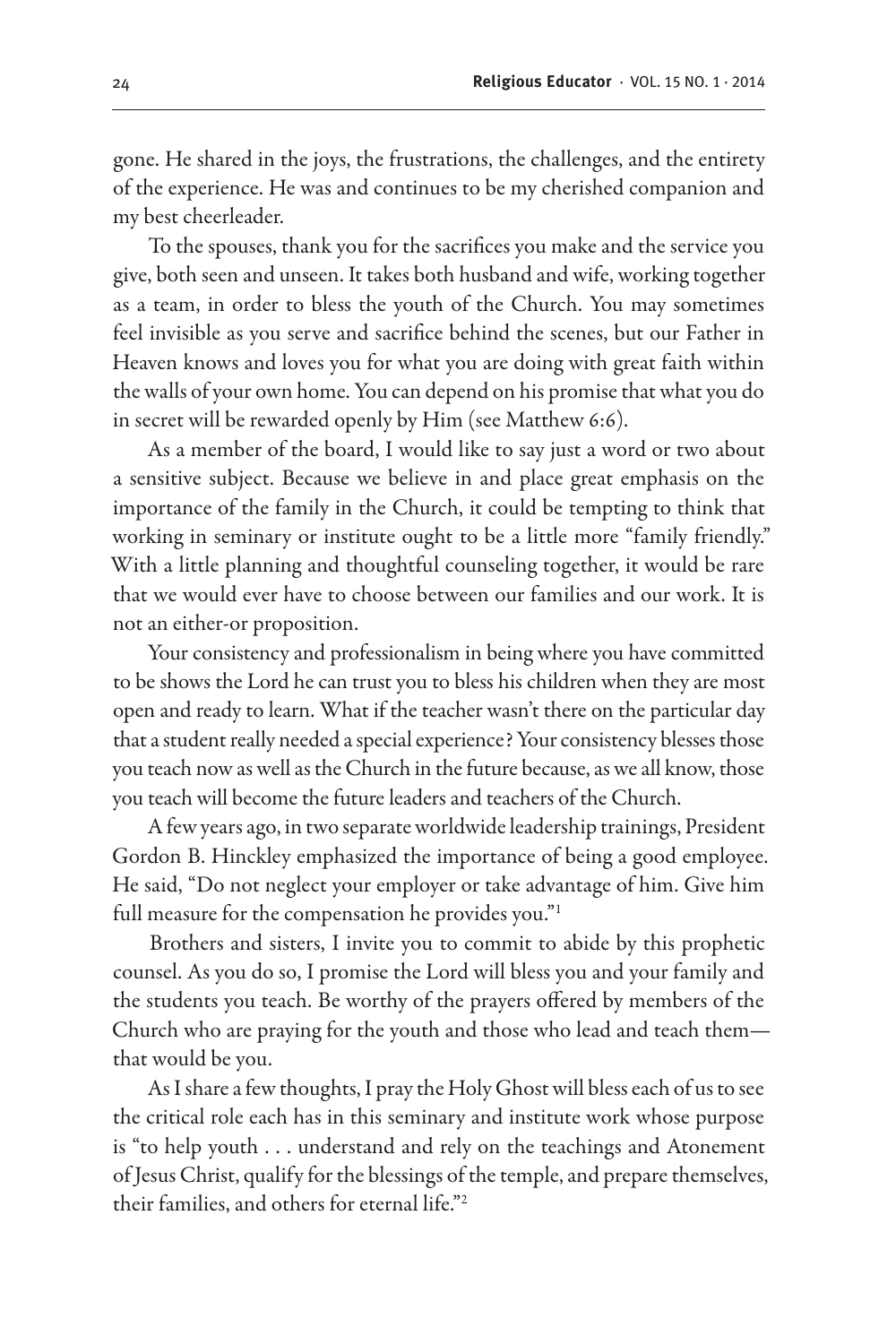Several months ago it was my blessing to visit with a recent convert to the Church on the continent of Africa. This beautiful, young girl was just fifteen years old and the only member in her family. As we turned to leave after a lovely visit in her home, we asked if there was anything we could do for her. She eagerly asked us to persuade her father to allow her to attend seminary. Currently, he was forbidding her to do so. When asked why, he said he was concerned for her safety, as she would have to walk to seminary early in the morning in the dark.

The inspired priesthood leader who accompanied us on that visit wisely asked, "Why don't you go with her? You would be welcome to stay in the classroom and listen to what she is being taught. Will you do that at least two times before forbidding her to attend?"

Her father agreed to do so.

I was talking to my father recently. He is almost eighty-seven years old, but he still remembers with great feeling teaching seminary as a young married man. He remembered a seventeen-year-old girl who was invited to attend his early-morning seminary class by some of her high school friends. At the time, she and her family were not at all active in the Church. She made it clear that she only showed up to seminary because of peer pressure and declared that this would be the only time she would be getting out of bed that early to attend class with them. But on that first day of seminary, she felt something deep in her heart that brought her back every morning the rest of her senior year.

Her love for the gospel grew, and she began to soften and change, which became evident in her behavior at home. One night, her alcoholic father came home in a drunken stupor. This young girl ran to her father, wrapped her arms around his neck, and said, "Oh, Daddy, I love you!" Because she was filled with the Spirit, he was deeply touched. He eventually gave up drinking and returned to activity in the Church, bringing the rest of the family with him.

I'm sure many of you could share similar stories.

One student who understands the depth and breadth of the Atonement of Jesus Christ can yield a profound influence, leading a family to the temple and toward becoming an eternal family. That is why we do what we do in this wonderful work!

As I continued to visit with my father, I asked him what impact he felt his relationship with my mother had on his ability to teach. He said he quickly learned that if things weren't right at home, he would not have the Spirit. He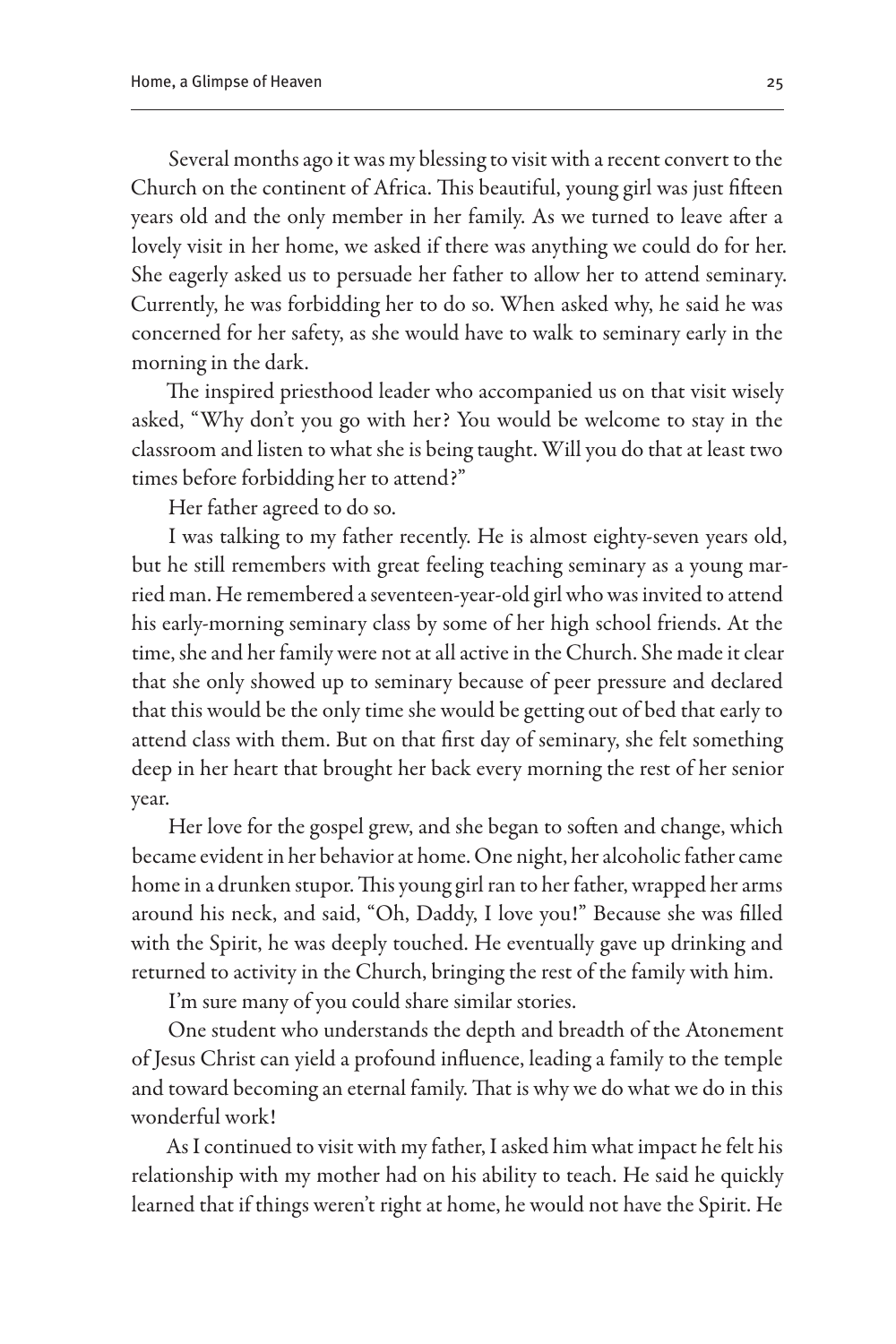confessed that occasionally as he was leaving for seminary, he would have to turn around, go back, and ask for my mother's forgiveness for something he had done. Then he said, "If she was willing to forgive me, all would be well."

That reminded me of Joseph Smith's experience of trying to translate the Book of Mormon when things were not quite right with Emma. When he repented and asked her forgiveness, he was again able to resume translation.

We are familiar with that story. What interested me as I listened to my father was how important it was to both ask for forgiveness as the offending party and to receive forgiveness from the one who had been offended. One of the scripture mastery verses then jumped to my mind. In Doctrine and Covenants 64:9 we are reminded "that ye ought to forgive one another; for he that forgiveth not his brother [or spouse] his trespasses standeth condemned before the Lord; for there remaineth in him [or her] the greater sin."

What if the day the less-active girl came to seminary for the first time was a day when things weren't quite right at home with my father and mother? What if my father had not decided to let go of his pride, repent, and ask for my mother's forgiveness? Or what if she had harbored a grudge and had decided not to forgive him that day? It is unlikely that the young girl would have returned to seminary. Perhaps she would not have been filled with the Spirit or been enabled to express her love to her father, who in turn never would have brought his family back into Church activity with him.

As we ponder the vital need to have the Spirit in our homes every single day, we can find help on how to do this in the scriptures. In Doctrine and Covenants 25 the Lord gives inspired counsel that applies to all of us as we seek to have the Spirit in our homes.

#### **1. Comfort and speak "consoling words, in the spirit of meekness" (D&C 25:5).**

Think of Sariah, Lehi's wife. We all relate to her because, like all of us, she was very mortal; she didn't always remember to comfort and speak consoling words to Lehi in the spirit of meekness. But what a tremendous impact for good she had when she repented and supported and sustained her husband, testifying of his prophetic calling and teachings (see 1 Nephi  $5:2-3$ , 8). You may not have the privilege of testifying vocally in a seminary or institute classroom setting, but you do have a perfect opportunity to do so within the walls of your own home as a spiritual leader.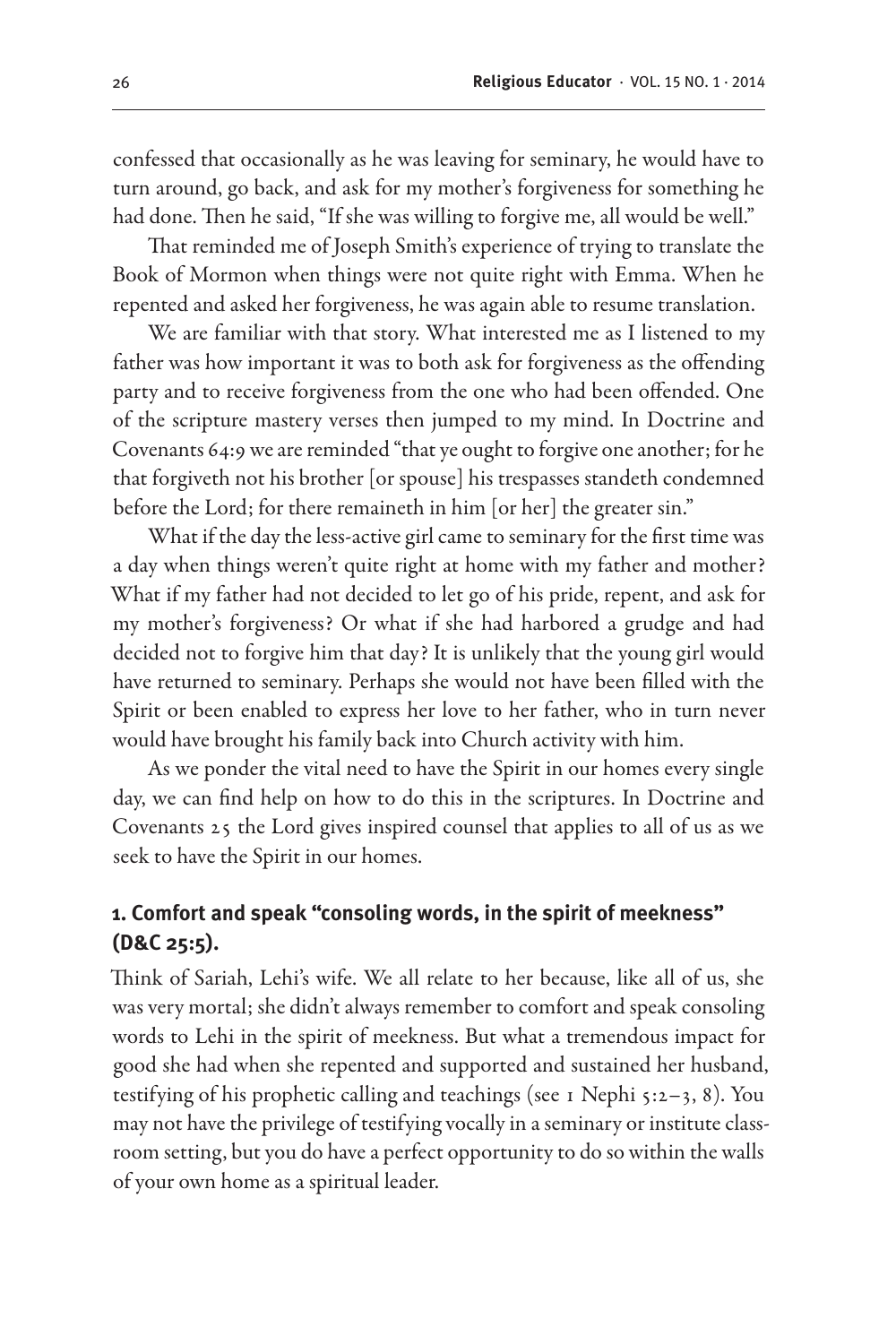#### **2. "Lay aside the things of this world, and seek for the things of a better" (D&C 25:10).**

This might mean simply living by the principles taught in the family proclamation, turning your back on the trends of the world. This includes practicing faith, prayer, repentance, forgiveness, respect, love, compassion, work, and wholesome recreational activities. I find it particularly instructive to note the order of these proclamation principles. Order often suggests priority.

#### **3. "Lift up thy heart and rejoice, and cleave unto . . . covenants. . . . [And] keep my commandments continually" (D&C 25:13, 15).**

We have a great opportunity to influence youth for good as we live the gospel by cleaving to covenants and keeping the commandments wholeheartedly and not grudgingly.

What if the day the African girl's father accompanied her to seminary was a day where the Spirit was absent in the home of the seminary teacher? What if the seminary teacher and his family were living the gospel grudgingly, perhaps keeping the letter of the law but not wholeheartedly? Might an opportunity to influence an entire family be forfeited?

Recently, our leaders have emphasized the importance of strengthening our families through the priesthood. Every family, including families of one—including families where the one is a sister—can have priesthood power in their homes as they cleave to covenants and keep the commandments. I recently received a letter from a sister who said, "I have never known the safety, security, and warmth that comes from having a worthy priesthood holder in my home.... The Savior has always taken care of me.... He has been, and is, the Priesthood Holder in my home."

Lifting up our heads and rejoicing suggests that we live the gospel wholeheartedly, like this sister who is a devoted disciple of Jesus Christ.

### **4. "Continue in the spirit of meekness, and beware of pride. Let thy soul delight in thy [companion], and the glory which shall come upon him [or her]" (D&C 25:14).**

I was interested in my mother's response as my father was reminiscing about his seminary teaching days. She seemed as excited as he was to recount experiences, and she would fill in the blanks as he forgot a detail here or there about some of his students. It was obvious she had shared in that experience with him—the challenges, the joys, and the glory.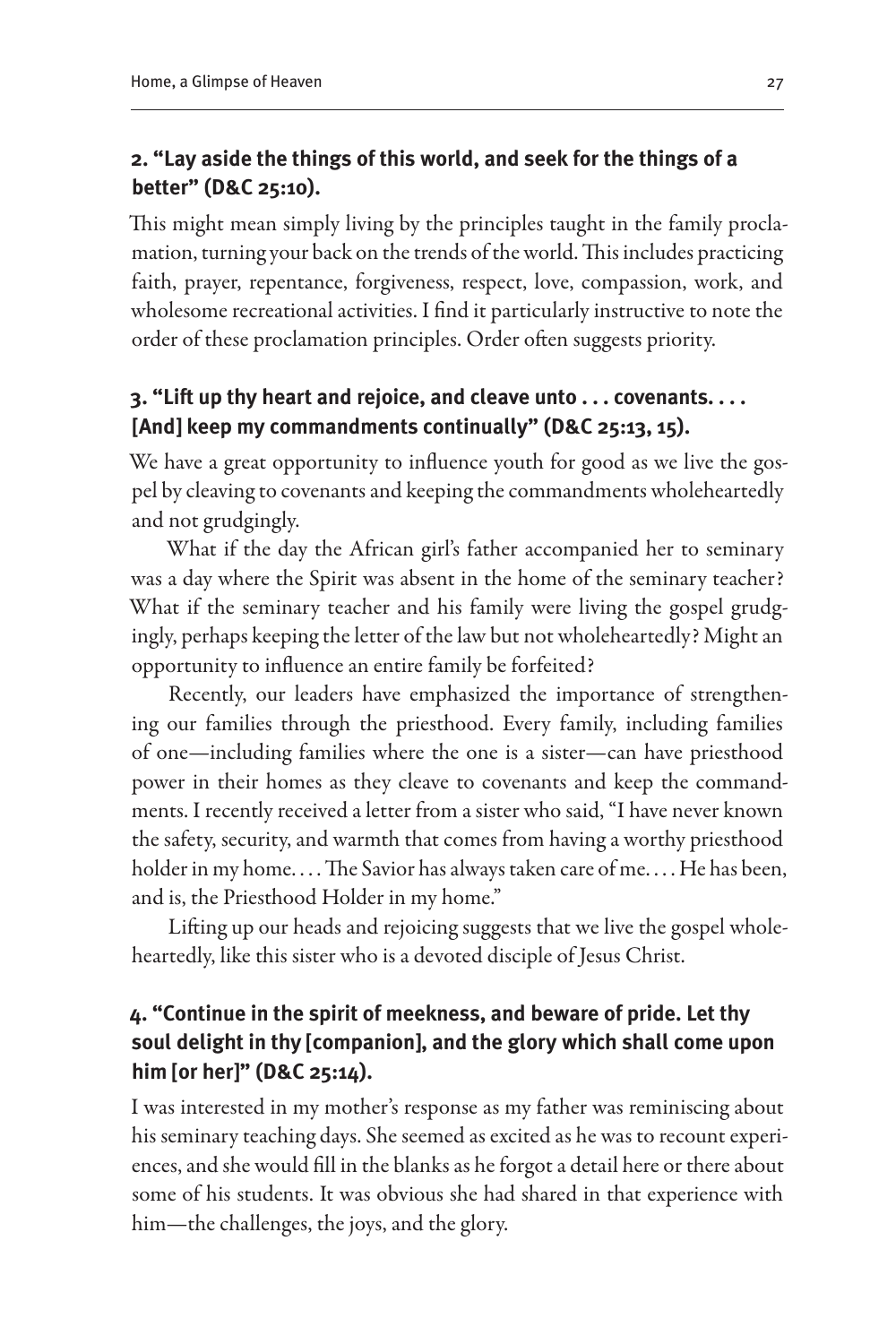As we strive to comfort, console, lay aside the things of this world (including our own pride), rejoice and cleave to our covenants, and keep the commandments, our marriages and families will be strengthened and the Spirit will be there. We will be blessed with occasional glimpses of heaven within the walls of our own homes.

"A man once asked President Spencer W. Kimball, 'Have you ever been to heaven?' In response to this question, President Kimball . . . told of a time when he glimpsed heaven at the home of a stake president. The home was small, but the family was large. The children worked together to set the table, and a young child offered a heartfelt prayer before supper. . . . 'Heaven is a place,' President Kimball taught, 'but also a condition; it is home and family. It is understanding and kindness. . . . It is living the commandments of God without ostentation or hypocrisy. It is selflessness.'"3

At age fourteen, I too caught a "glimpse of heaven." Brother Noel Archibald was my first seminary teacher at the Church College of New Zealand. I had the opportunity of living in close proximity to most of my teachers and often babysat for them. I was impressed by what I learned and felt in the Archibald home while babysitting for them occasionally. I was always invited to kneel with them in family prayer and listened with great interest as Brother or Sister Archibald expressed heartfelt gratitude for the blessing of being sealed in the temple. I had heard Brother Archibald teach about the importance of temple marriage in class and remembered him expressing his love for his wife on numerous occasions. But when I saw this righteous couple hold hands and heard them express gratitude for each other and their temple marriage in prayer, it felt real to me! Living what he taught was the best visual aid I ever saw in seminary!

Although I can't remember Sister Archibald ever coming to our seminary class, her role was as essential as was his. How could he have testified of the importance of temple marriage unless she were cleaving to her covenants and speaking words of comfort to him or forgiveness as needed? How could he have taught with the Spirit without her willingness to lay aside the things of this world and keep the commandments?

Elder Neal A. Maxwell taught, "There are no perfect families, either in the world or in the Church, but there are many good families.  $\dots$  In the healthy family, first and best, we can learn to listen, forgive, praise, and to rejoice in the achievements of others. There also we can learn to tame our egos, work, repent, and love."4